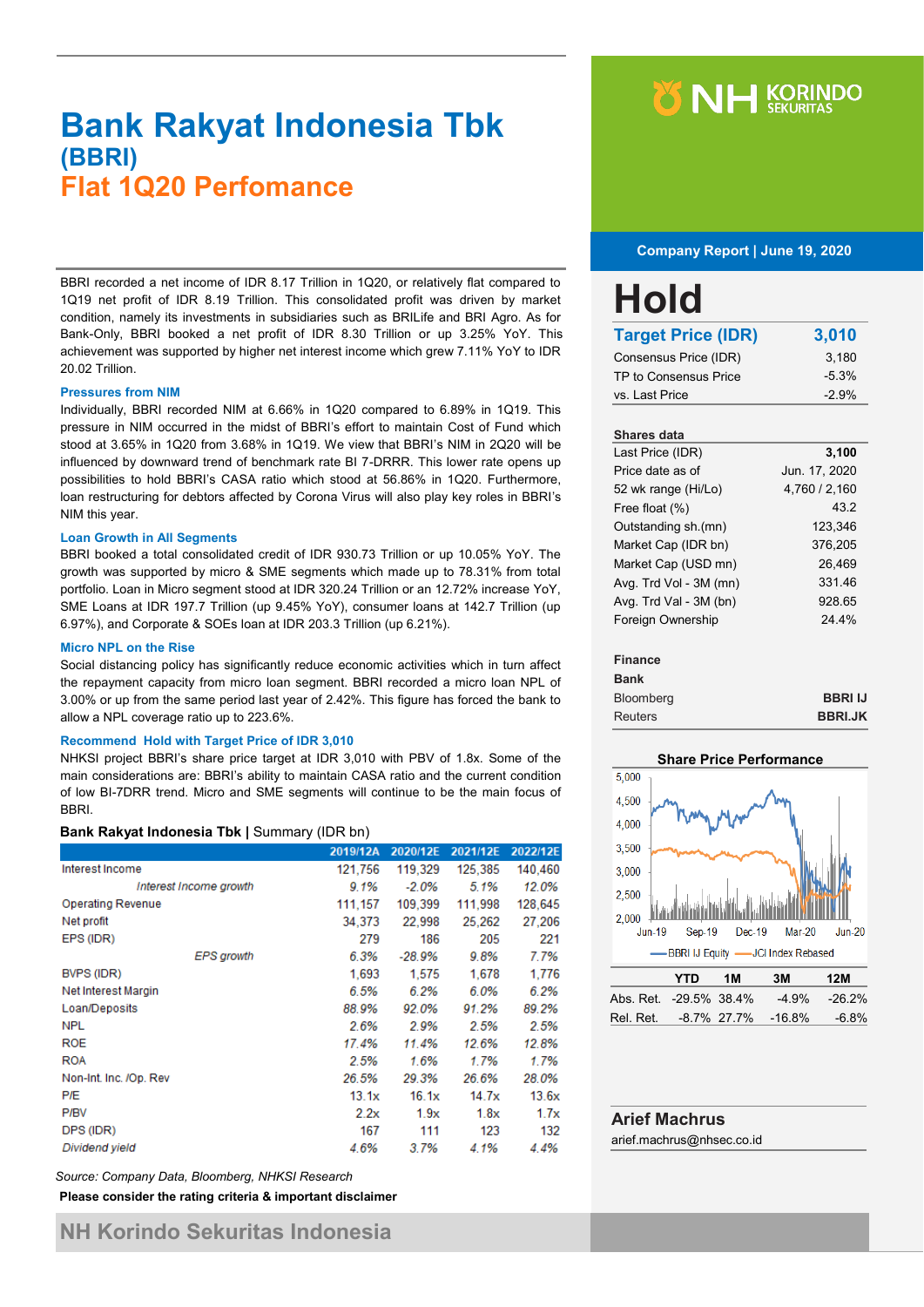## Performance Highlights



*Source: Company, NHKSI Research*





*Source: Company, NHKSI Research*



*Source: Company, NHKSI Research*

**BBRI's Loan by Segment**



*Source: Company, NHKSI Research*

## **Interest Income Growth, Loan Growth**



*Source: Company, NHKSI Research*



*Source: Company, NHKSI Research*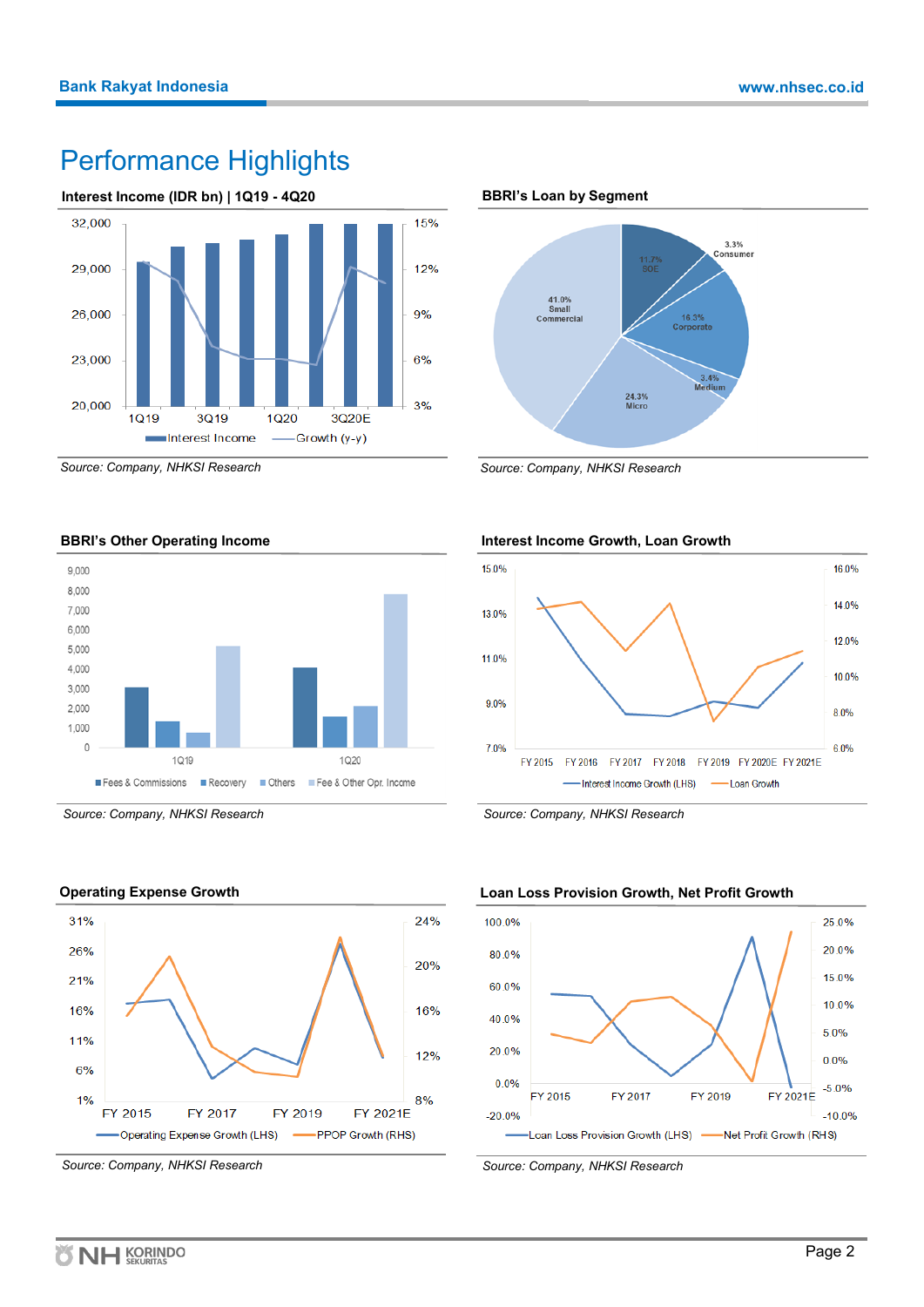## **1Q20 Review (IDR Bn)**

|                                          |           |          |           |         |           |                          | 1020  |          |                          |           |
|------------------------------------------|-----------|----------|-----------|---------|-----------|--------------------------|-------|----------|--------------------------|-----------|
|                                          | 1019      | 2019     | 3019      | 4019    | Actual    | Estimate                 | y-y   | q-q      | Surprise                 | 4020E     |
| Interest Income                          | 29.524    | 30.501   | 30.754    | 30,977  | 31.343    | $\overline{\phantom{0}}$ | 6.2%  | 1.2%     | $\overline{\phantom{a}}$ | 33,621    |
| Interest Expense                         | (10, 114) | (9,987)  | (10, 100) | (9,848) | (10, 376) | ۰                        | 2.6%  | 5.4%     | ۰                        | (10, 604) |
| Net Interest Income                      | 19,411    | 20,514   | 20,654    | 21,128  | 20,967    | ۰                        | 8.0%  | $-0.8%$  | ٠                        | 23,017    |
| <b>Operating Revenue</b>                 | 24,970    | 27,186   | 27.579    | 31.422  | 29.516    | ٠                        | 18.2% | $-6.1%$  | ۰                        | 33,491    |
| Pre-Provisioning Operating Profit (PPOP) | 14,707    | 15,201   | 16,560    | 19.128  | 16,908    | ۰                        | 15.0% | $-11.6%$ | ٠                        | 19,846    |
| Loan loss provisions                     | (4.549)   | (5, 458) | (5.382)   | (6,776) | (6.588)   | ٠                        | 44.8% | $-2.8%$  | ٠                        | (11, 375) |
| Net Profit                               | 8.164     | 8,000    | 8.616     | 9.592   | 8.356     |                          | 2.3%  | $-12.9%$ | $\overline{\phantom{0}}$ | 6,625     |

*Source: Bloomberg, NHKSI Research*

## **Earnings Revision (IDR Bn)**

|                          |          | 2020E     | 2020F     | 2021F     |
|--------------------------|----------|-----------|-----------|-----------|
| Interest Income          | Revised  | 132,523   | 146,861   | 159,618   |
|                          | Previous |           |           |           |
|                          | Change   |           |           |           |
| Interest Expenses        | Revised  | (42, 402) | (43, 706) | (48, 438) |
|                          | Previous |           |           |           |
|                          | Change   |           |           |           |
| Net Interest Income      | Revised  | 90,121    | 103,154   | 111,180   |
|                          | Previous |           |           |           |
|                          | Change   |           |           |           |
| <b>Operating Revenue</b> | Revised  | 127,146   | 140,464   | 154,125   |
|                          | Previous |           |           |           |
|                          | Change   |           |           |           |
| Pre-Provisioning OP      | Revised  | 73,000    | 81,823    | 89,135    |
|                          | Previous |           |           |           |
|                          | Change   |           |           |           |
| Loan Loss Provision      | Revised  | (33,981)  | (33, 164) | (40, 203) |
|                          | Previous |           |           |           |
|                          | Change   |           |           |           |
| Net Profit               | Revised  | 31,108    | 38,339    | 38,782    |
|                          | Previous |           |           |           |
|                          | Change   |           |           |           |

*Source: NHKSI Research*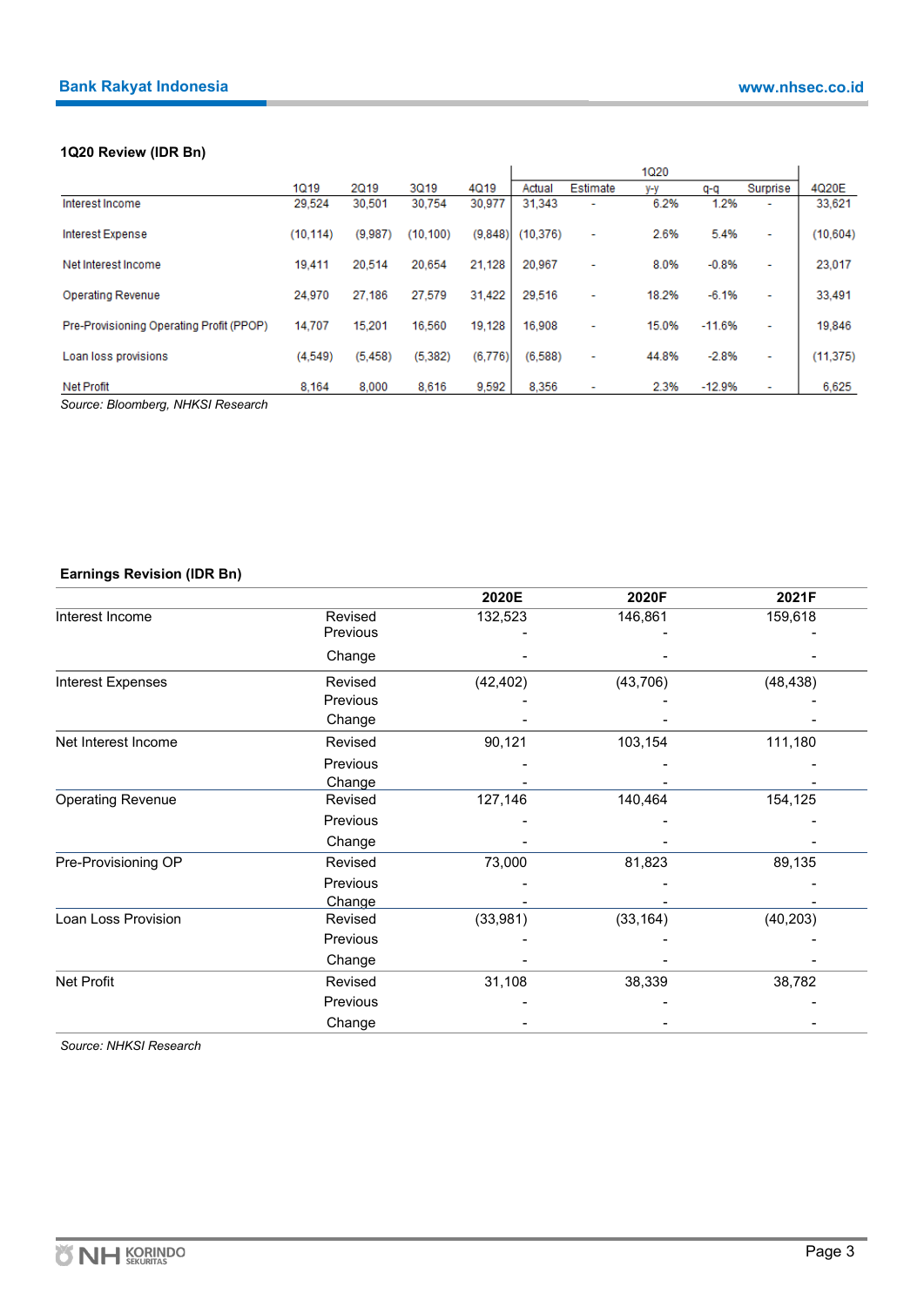## **A Glance at BBRI**

Indonesian banks with characteristics offering higher loan interest rates compared to their competitors make the industry an attractive investment in ASEAN countries. Despite the challenges faced by the benchmark interest rate of 4.25%, most banks in Indonesia are quite resilient in maintaining NIM compared to their competitors.

### **Large Market Capitalization in ASEAN**

BBRI as a state-owned commercial bank with the largest assets in Indonesia focuses on MSME loans and distributes around 15% of total loans in Indonesia. Meanwhile, BBRI through the MSME segment distributes nearly 32% of the total national credit. The large amount of total credit distributed by BBRI makes it a bank with a relatively large domestic and ASEAN market capitalization. On Thursday (06/17/2020) BBRI closed at IDR 3,100 level after previously touching the highest level of IDR 4,760 at the end of January 2020. This achievement encouraged BBRI market capitalization, on a national scale, beyond BMRI while on the ASEAN scale it was successful past OCBC Singapore. For the record, BBRI recorded a decline of 29.5% since the beginning of 2020.

### **ASEAN Banking Sector**

| Company                         | <b>Market Cap</b><br>(USD mn) | <b>Asset</b><br>(USD mn) | Int. Income<br><b>LTM</b><br>(USD mn) | <b>Net Profit</b><br><b>LTM</b><br>(USD mn) | <b>Net Profit</b><br><b>Growth LTM</b> | <b>ROE</b><br><b>LTM</b> | P/E<br><b>LTM</b> | P/BV |
|---------------------------------|-------------------------------|--------------------------|---------------------------------------|---------------------------------------------|----------------------------------------|--------------------------|-------------------|------|
| <b>Indonesia</b>                |                               |                          |                                       |                                             |                                        |                          |                   |      |
| <b>BBRI</b>                     | 27,111                        | 102,315                  | 8,049                                 | 2,428                                       | 3.8%                                   | 18.6%                    | 11.0              | 2.1  |
| <b>BBCA</b>                     | 49,197                        | 66,367                   | 4,074                                 | 2.054                                       | 10.1%                                  | 17.6%                    | 24.2              | 4.1  |
| <b>BMRI</b>                     | 16,240                        | 95,201                   | 6,063                                 | 1,989                                       | 6.7%                                   | 15.5%                    | 8.1               | 1.3  |
| <b>BBNI</b>                     | 5,991                         | 61,068                   | 3,839                                 | 1,099                                       | 0.8%                                   | 14.1%                    | 5.5               | 0.8  |
| <b>Singapore</b>                |                               |                          |                                       |                                             |                                        |                          |                   |      |
| <b>OCBC</b>                     | 29,142                        | 365,678                  | 6,625                                 | 3,162                                       | $-6.0%$                                | 9.5%                     | 6.3               | 0.8  |
| <b>Malaysia</b>                 |                               |                          |                                       |                                             |                                        |                          |                   |      |
| <b>CIMB</b>                     | 8,634                         | 140,141                  | 4,826                                 | 931                                         | $-29.1%$                               | 7.2%                     | 9.4               | 0.7  |
| Malayan Banking (Malaysia)      | 20,298                        | 203,988                  | 4,360                                 | 2,027                                       | 4.8%                                   | 10.8%                    | 10.3              | 1.1  |
| Hong Leong                      | 3,814                         | 57,497                   | 1,275                                 | 433                                         | $-5.5%$                                | 9.2%                     | 9.0               | 0.8  |
| <b>Thailand</b>                 |                               |                          |                                       |                                             |                                        |                          |                   |      |
| <b>Bangkok Bank</b>             | 7,120                         |                          | 3,307                                 | 1,114                                       | $-2.5%$                                | 8.2%                     | 6.4               | 0.5  |
| Bank of Ayudhya                 | 5,795                         | 79,298                   | 3,573                                 | 874                                         | $-13.7%$                               | 10.3%                    | 6.7               | 0.7  |
| <b>Philippine</b>               |                               |                          |                                       |                                             |                                        |                          |                   |      |
| <b>BDO Unibank (Philippine)</b> | 8,748                         | 62,894                   | 2,840                                 | 840                                         | 18.0%                                  | 12.3%                    | 10.2              | 1.2  |
| Metropolitan Bank               | 3,429                         | 48,338                   | 1,893                                 | 534                                         | 19.7%                                  | 9.2%                     | 6.7               | 0.6  |
| Philippine Island Bank          | 6,661                         | 43,490                   | 1,732                                 | 554                                         | 20.9%                                  | 10.7%                    | 11.7              | 1.2  |

*Source: Bloomberg*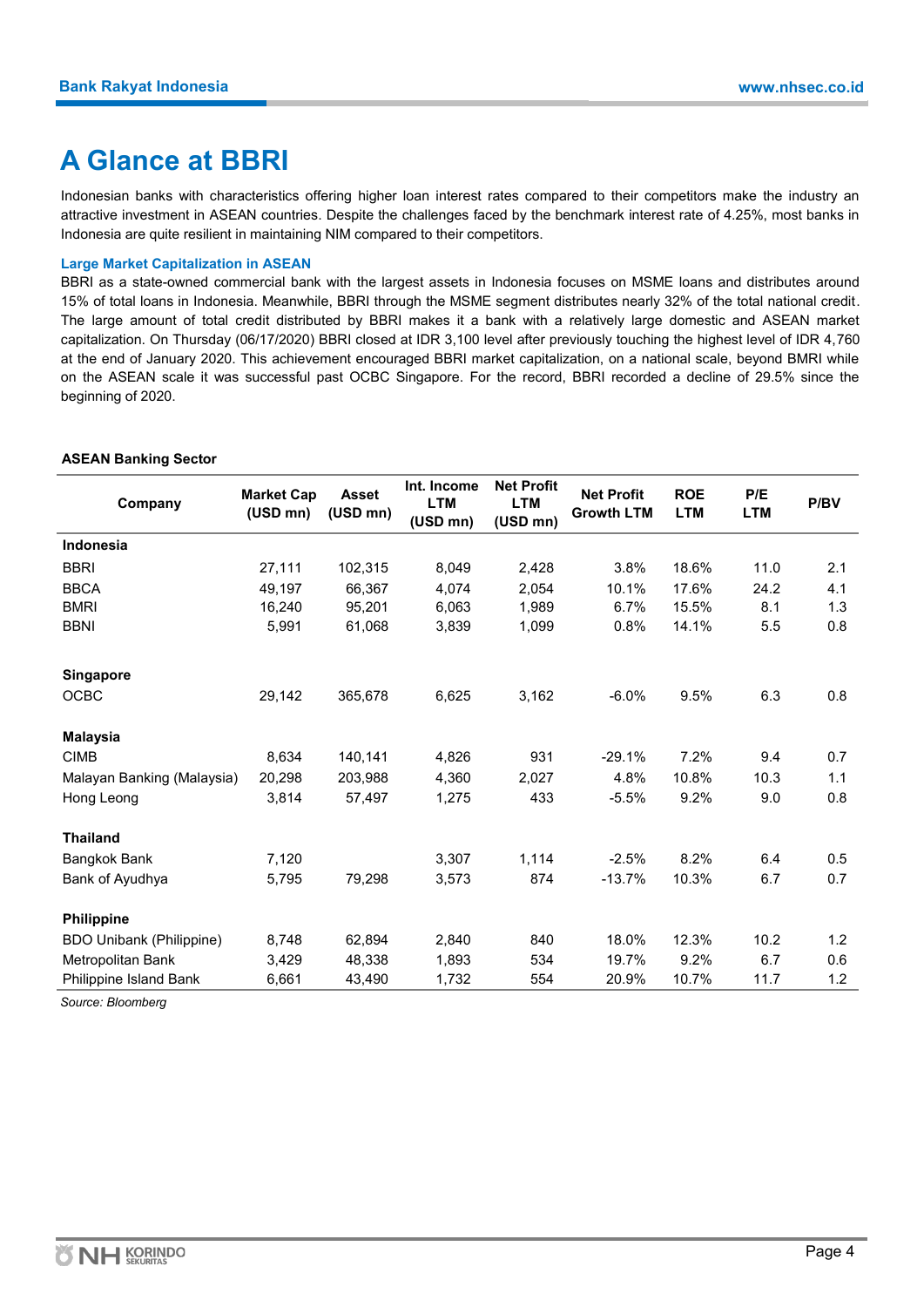## Multiple Valuation





*Source: NHKSI Research, Bloomberg*

# Rating and Target Price Update

### **Target Price Revision**

| <b>Date</b> | Rating | <b>Target Price</b> | Last Price | <b>Consensus</b> | <b>vs Last Price</b> | <b>vs Consensus</b> |
|-------------|--------|---------------------|------------|------------------|----------------------|---------------------|
| 08/15/2018  | Buy    | 3,930 (Dec 2018)    | 3.140      | 3.728            | $+25.2%$             | +5.4%               |
| 11/13/2018  | Buy    | 4,370 (Dec 2019)    | 3.280      | 3.787            | +33.2%               | $+15.4%$            |
| 06/28/2019  | Buy    | 4,950 (Dec 2019)    | 4.360      | 4.566            | $+13.5%$             | $+8.4%$             |
| 11/15/2019  | Buy    | 4,950 (Dec 2020)    | 4.090      | 4.686            | $+21.0%$             | $+5.6\%$            |
| 06/19/2020  | Hold   | 3,010 (Dec 2020)    | 3.100      | 3.180            | $-2.0\%$             | -5.3%               |

*Source: NHKSI Research, Bloomberg*





## **Closing and Target Price**



*Source: Bloomberg*

*Source: NHKSI Research, Bloomberg*

## **NH Korindo Sekuritas Indonesia (NHKS) stock ratings**

1. Period: End of year target price<br>2. Rating system based on a stock

- Rating system based on a stock's absolute return from the date of publication
	- Buy : Greater than +15%
	- Hold : -15% to +15%
	- Sell : Less than -15%